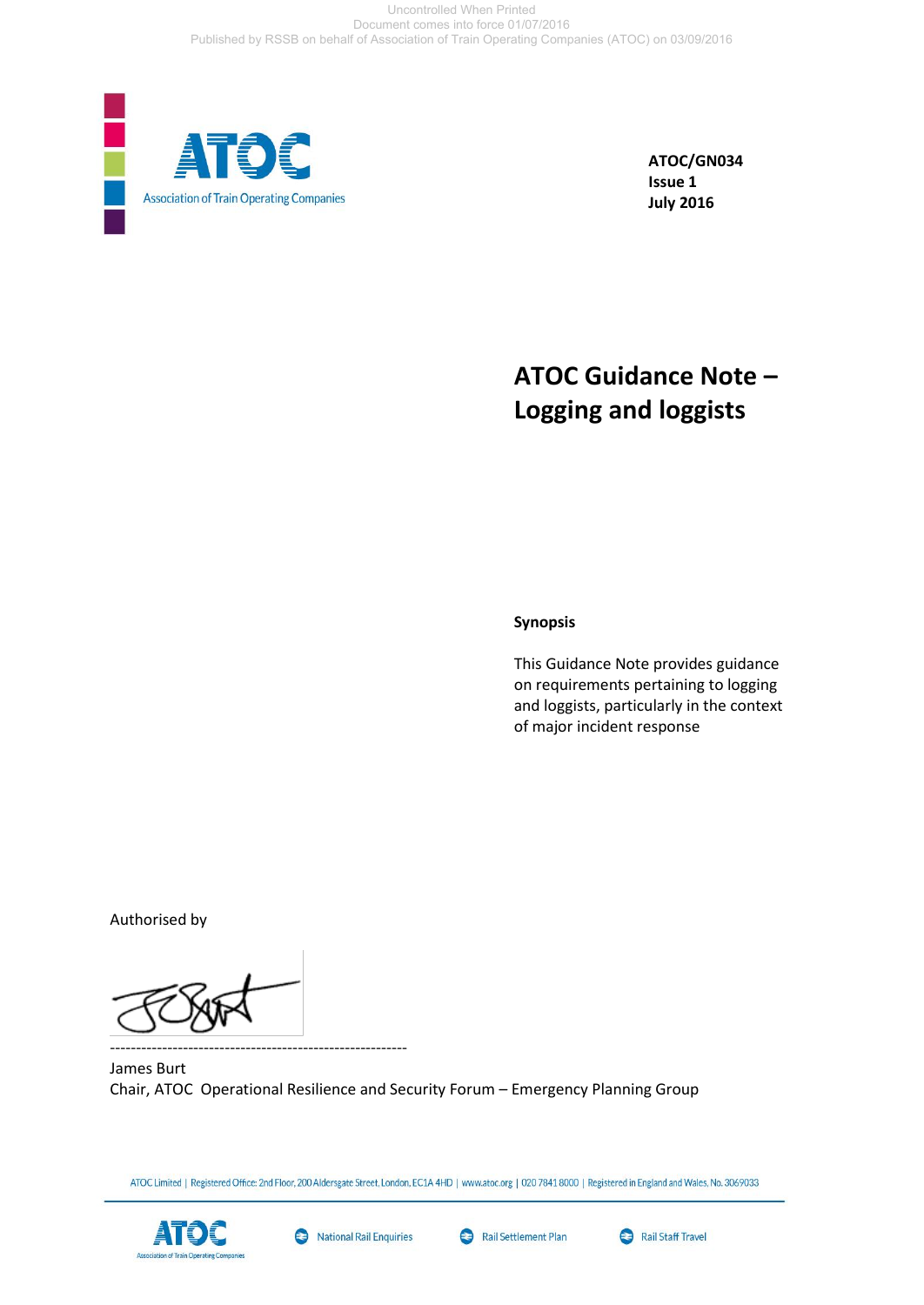## **Contents**

| <b>Section</b> | <b>Description</b>                                    | Page             |
|----------------|-------------------------------------------------------|------------------|
| Part A         |                                                       |                  |
|                | Issue record                                          | 3                |
|                | Responsibilities                                      | 3                |
|                | Explanatory note                                      | 3                |
|                | <b>Guidance Note status</b>                           | $\mathsf 3$      |
|                | Supply                                                | 3                |
| Part B         |                                                       |                  |
| $\mathbf{1}$   | Introduction                                          | 4                |
| $\overline{2}$ | Purpose                                               | 4                |
| 3              | Overview of role                                      | 4                |
| 4              | What the loggist is not                               | 5                |
| 5              | Importance of keeping a log                           | 5                |
| 6              | Written vs. electronic logs                           | 5                |
| 7              | Legal status                                          | $\boldsymbol{6}$ |
| 8              | Accountability                                        | 6                |
| 9              | Responsibility                                        | 6                |
| 10             | Identifying and deploying suitable potential loggists | 6                |
| 11             | <b>Training</b>                                       | 7                |
| 12             | Exercising                                            | $\overline{7}$   |
| 13             | Documentation                                         | 8                |
| 14             | Content of log                                        | 8                |
| 15             | Retention and securing of log                         | 9                |
| 16             | General advice                                        | 9                |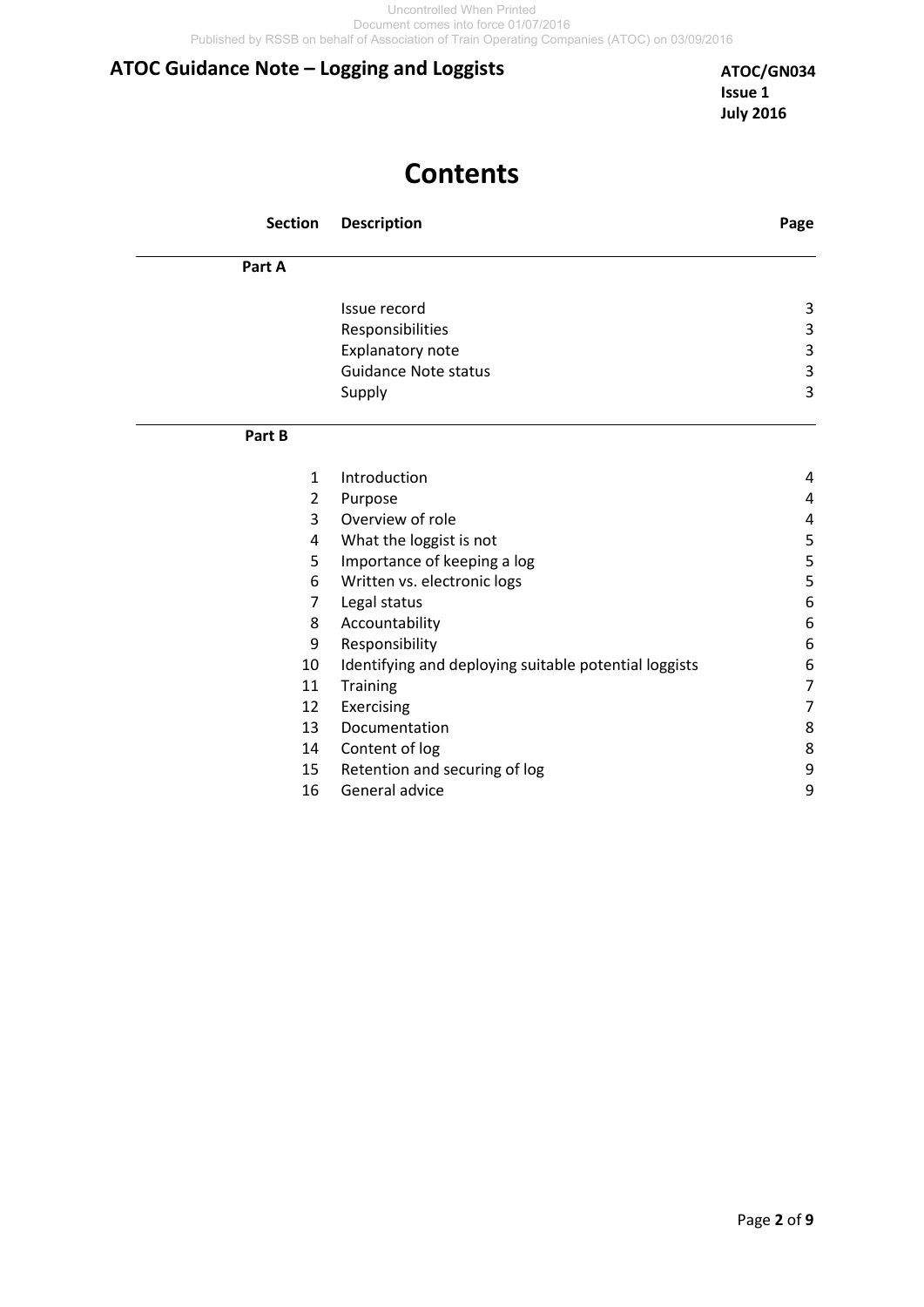**ATOC/GN034 Issue 1 July 2016**

# **Part A**

#### **Issue Record**

This Guidance Note will be updated when necessary by distribution of a complete replacement.

| <b>Issue</b> | Date             | <b>Comments</b>  |
|--------------|------------------|------------------|
| One          | <b>July 2016</b> | Original version |

#### **Responsibilities**

Copies of this Guidance Note should be distributed by ATOC members to persons responsible for ensuring compliance with the appropriate Railway Group Standards and in particular those responsible for emergency and/or major incident response plans.

#### **Explanatory note**

ATOC produces ATOC Guidance Notes for the information of its members. ATOC is not a regulatory body and compliance with ATOC Guidance Notes is not mandatory.

 ATOC Guidance Notes are intended to reflect good practice. ATOC members are recommended to evaluate the guidance against their own arrangements in a structured and systematic way. Some parts of the guidance may not be appropriate to their operations. It is recommended that this process of evaluation and any subsequent decision to adopt (or not to adopt) elements of the guidance should be documented.

#### **Guidance Note status**

This document is not intended to create legally binding obligations between railway undertakings and should be binding in honour only.

#### **Supply**

Copies of this Guidance Note may be obtained from the ATOC members' web site.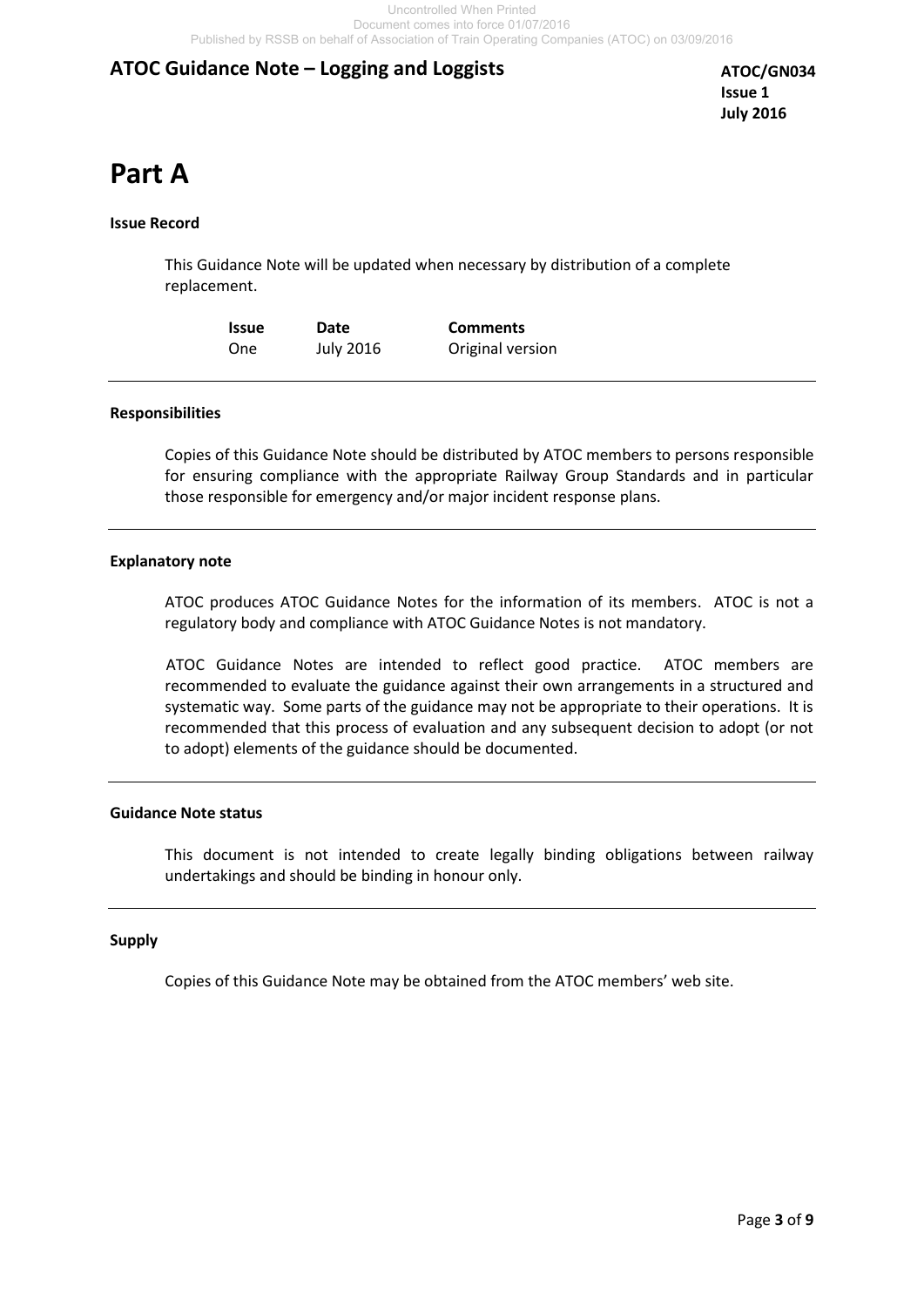**ATOC/GN034 Issue 1 July 2016**

## **Part B**

#### **1. Introduction**

 Most emergency incidents will be dealt with effectively with the situation reverting reasonably rapidly to 'business as usual'. While almost inevitably there will be lessons to be learned, with plans, processes and procedures reviewed and updated as appropriate, this will generally be internal to the organisation and its immediate partners. However, in a small minority of cases, such incidents will lead to public inquiries or criminal investigations, with railway undertakings and/or their staff called to give evidence. It is therefore vital that accurate records are kept of who made what decisions, the evidence on which these were based and who carried out what actions. These records will serve not only to support any inquiry but also to offer a degree of protection to those railway undertaking employees involved in managing the response to the incident.

#### **2. Purpose**

 The purpose of this Guidance Note is to document good practice with regard to the keeping of logs.

It should also be recognised that the role of person keeping the log – referred to henceforth as the loggist – is both an important and demanding one. While previous experience of Minute taking may be a highly desirable, the loggist should also be ready to proactively challenge decisions and explanations as and when necessary to ensure that a good quality log is maintained. This Guidance Note accordingly also suggests factors to be considered when appointing a loggist.

#### **3. Overview of role**

 As a minimum, the purpose of the role is to record all decisions taken, not taken or deferred within the group charged with directing the incident response on behalf of the company, along with the rationale in each case. The title of this group is likely to be organisation dependent – for the purposes of this Guidance Note the term Crisis Management Group has been adopted, along with the term Crisis Commander for the Chair of this Group. While aimed specifically at this Group, the content of this Guidance Note will also be of direct relevance to other persons and groups making decisions in the context of incident response, for example the ICT Co-ordination Centre.

The record should be of an appropriate quality and completeness to be used if necessary in any subsequent enquiry, whether internal or public.

In addition, it will generally be useful to include – or keep a separate log of - events during the response phase.

Finally, the loggist may also be required to follow up on actions agreed at meetings of the Crisis Management Group, ensuring as far as practicable that these are being progressed, and report back to the Group accordingly.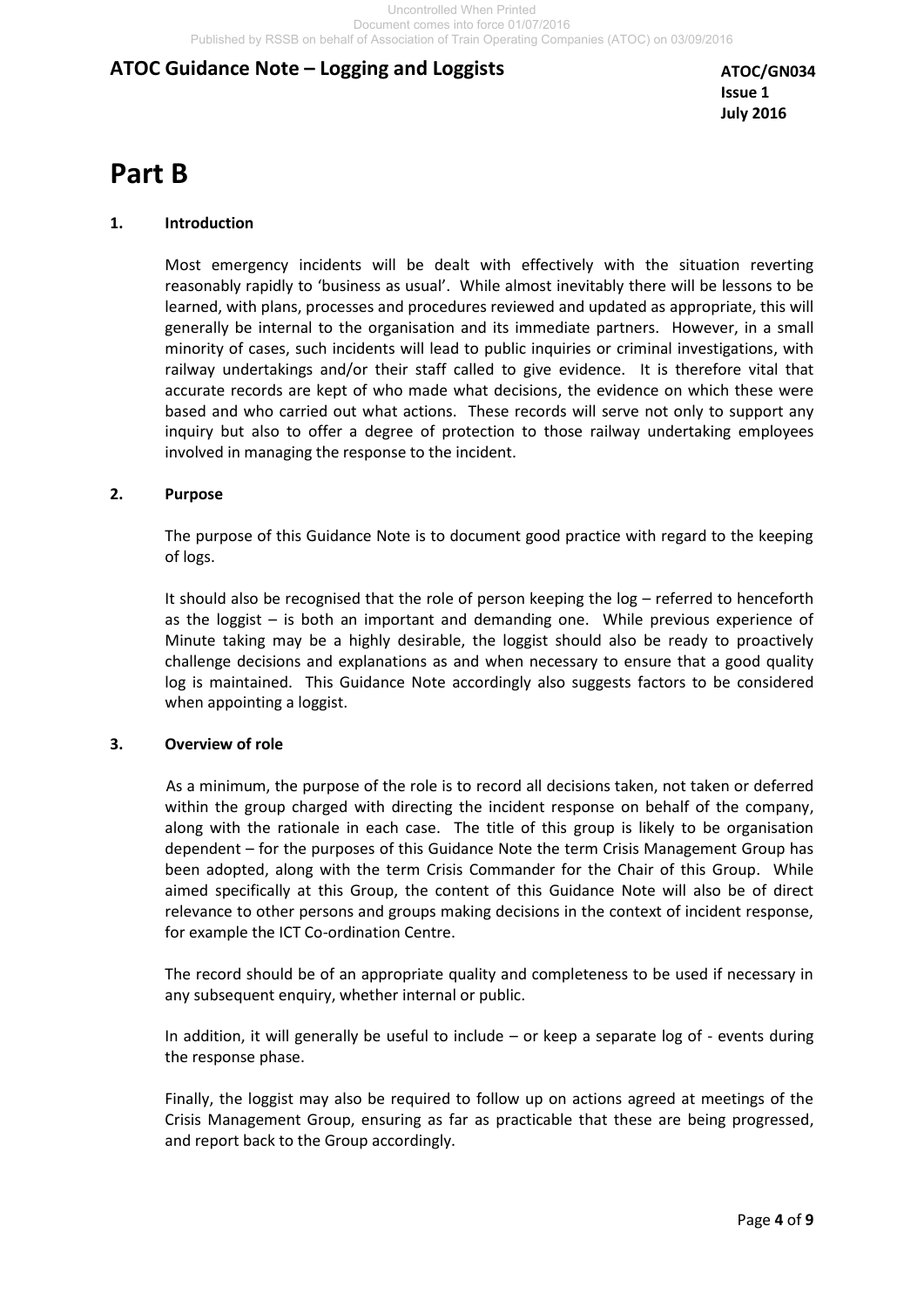**ATOC/GN034 Issue 1 July 2016**

#### **4. What the loggist is not**

 It is important that the loggist is not seen as a general 'runner' or administrative support – to do so shows a failure to acknowledge the critical importance of the role and is liable to distract the loggist from their key role.

 Similarly, the loggist should not be expected to take full minutes or have responsibility for any actions or decisions (beyond keeping the log itself).

#### **5. Importance of keeping a log**

The keeping of logs pertaining to the response to significant incidents is important both for internal and external reasons. Specifically:

Generally:

- they allow those making decisions as part of any command group to record their justifications for a course of action or decision in a contemporaneous written record of the thought process supporting this action;
- they provide for honestly held beliefs and actions taken in good faith at the time to be recorded and rationalised.

#### Internally:

• they provide a record of all planning, strategic, tactical and operational decisions made and actions taken during an incident and as such are a key input to any internal or joint post incident review.

#### Externally:

• they ensure an accurate record is available in the event of any subsequent investigation, public inquiry or litigation.

Overall, the keeping of accurate records provides protection for all involved in the decision making process:

- they provide a note (aide mémoire) from which to justify reasoning and decisions at a later point or date; and
- they assist in promoting coherent reasoning in the exercising of discretion.

#### **6. Written vs. electronic logs**

The focus of this Guidance Note is primarily on hand-written logs. If electronic methods of logging are used railway undertakings should assure themselves that they comply with the key principles contained in section 14.1, particularly with regard to providing an audit trial of any changes.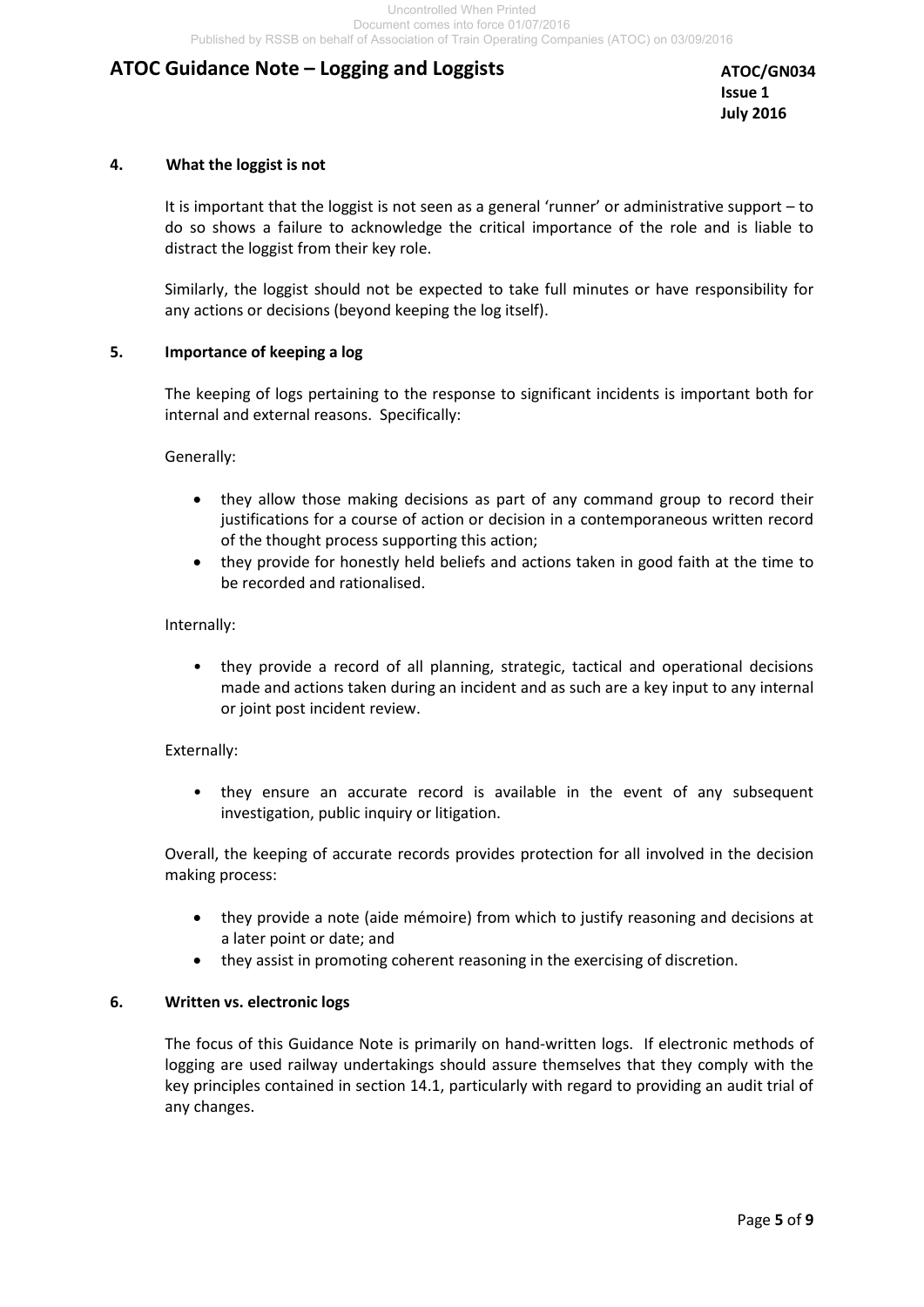**ATOC/GN034 Issue 1 July 2016**

#### **7. Legal status**

 The log and all associated paper work becomes legal documentation and could be used at a later date in a public inquiry or other legal proceedings.

#### **8. Accountability**

 The loggist is accountable to the person for whom they are logging – usually this will be the Crisis Commander.

#### **9. Responsibility**

 The loggist is responsible for recording and documenting all issues/actions/decisions made by the Crisis Commander and Crisis Management Group. If the Crisis Commander attends meetings of other groups with responsibilities for the overall incident response – such as the Strategic Coordinating Group – they should be accompanied by a loggist if possible. For meetings within their own Crisis Management Group a loggist should always be present working under their direction.

#### **10. Identifying and deploying suitable potential loggists**

 It is recommended that a core of individuals within the organisation be identified as potential loggists and trained accordingly. It is recommended that the minimum number of such persons should be four so as to provide reasonable cover for leave, sickness, shift changes, etc.

 The key skills, experience and behaviours associated with a good loggist are (in no particular order):

- clear handwriting (if a written log is to be kept);
- good written communication skills, including a good command of English;
- a preparedness to challenge in the event that key information is not provided or is not clear; and
- some familiarity with company business processes in particular operations and emergency response arrangements and the associated terminology will be a distinct advantage in helping the loggist follow the meeting and hence identify key items for recording.

Contact details (both office and personal) of all persons identified as potential loggists should be available to the senior management team and also the Control office.

Company procedures and documentation should reflect that the loggist is a core role within the Crisis Management Team.

Having been activated and arrived at the deployment location, the loggist should be given a pre-brief by the Crisis Commander. This should include a broad overview of the situation and guidance on what they will be expected to log.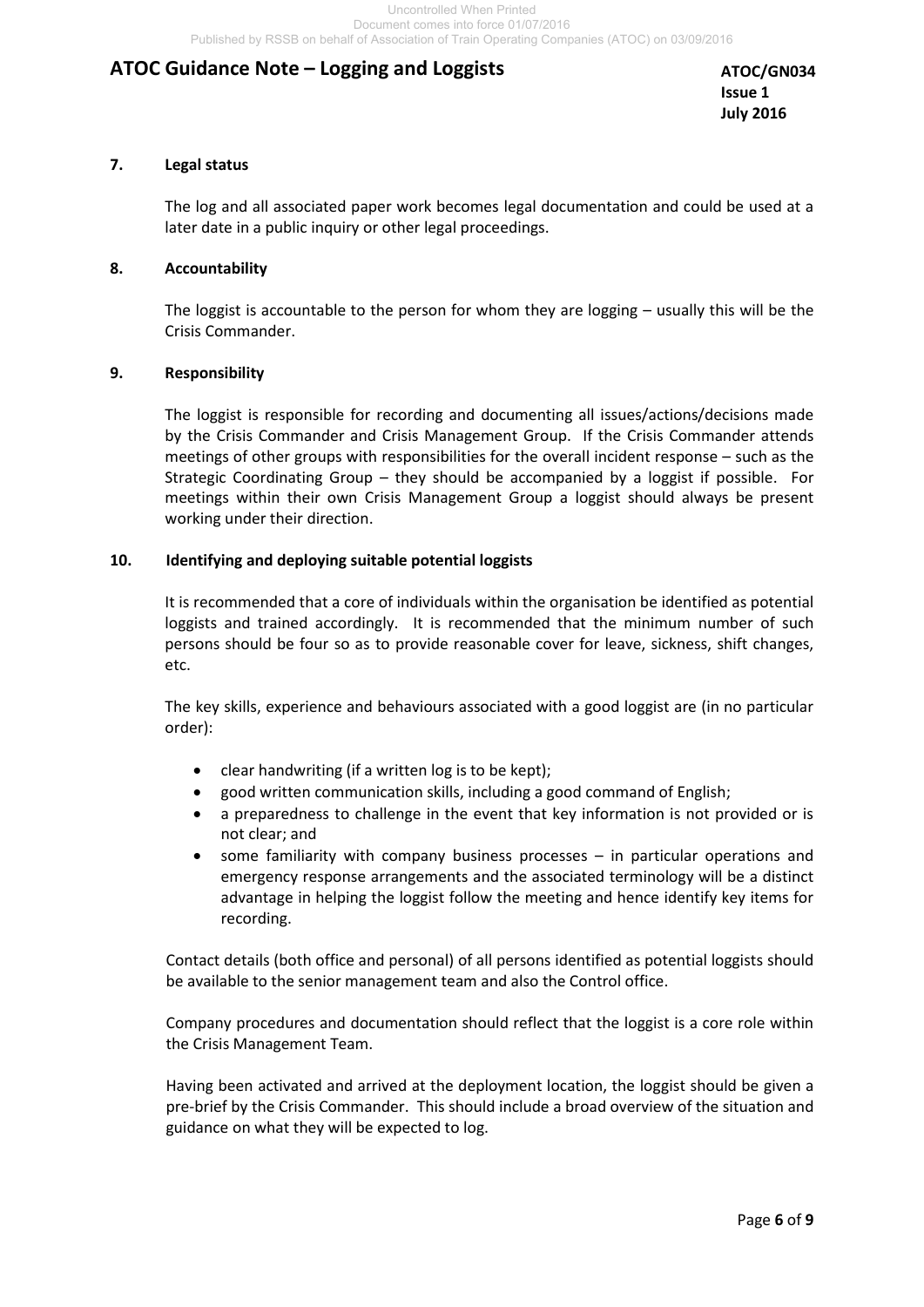**ATOC/GN034 Issue 1 July 2016**

It is recommended that ideally loggists should only be logging for a maximum of 1 hour after which they should have a minimum break for 15 minutes.

If there is a need for the Crisis Management Team to meet before a suitable loggist is available then consideration should be given to recording the proceedings using either audio or video means. Another alternative is to ring Control and ask them to record key decisions on any log they are keeping (noting that in general phone calls made to Control are themselves recorded). In such cases the recorded material should be secured and stored as per a written log (see section 15). In the event of it being needed to support a subsequent investigation it may be necessary to arrange for all audio recordings to be transcribed.

#### **11. Training**

 The Emergency Planning College offers a one-day course under the title 'Working as a Decision-Loggist', the content of which covers:

- an explanation of the context in which the Decision-Loggist operates including the Civil Contingencies Act and guidance on Emergency Response and Recovery;
- a description of the role of the Decision-Loggist in an emergency response; and
- giving attendees the opportunity to act as a Decision-Loggist in a simulated emergency exercise.

See more at: [http://www.epcresilience.com/services/educate/training-courses/working-as](http://www.epcresilience.com/services/educate/training-courses/working-as-a-decision-loggist-(new-course)/#sthash.WdlSkZuS.dpuf)[a-decision-loggist-\(new-course\)/#sthash.WdlSkZuS.dpuf.](http://www.epcresilience.com/services/educate/training-courses/working-as-a-decision-loggist-(new-course)/#sthash.WdlSkZuS.dpuf)

The course is not offered on a regular basis at Easingwold but is intended to be delivered at the preferred location and on the preferred date of the client organisation.

Other organisations – both commercial companies and a number of local authorities – also run loggist courses on an occasional basis. While there is no nationally agreed syllabus, it is suggested that to be credible, any course should cover as a minimum:

- command structure:
- the role of the loggist;
- how to make logs;
- recording of decisions and the associated rationale;
- aftermath and consequences, including potentially use of logs as evidence in subsequent enquiries or Court proceedings; and
- an opportunity to practice logging (e.g. through watching and logging a video of a meeting).

#### **12. Exercising**

 It is recommended that all identified loggists are included in exercises involving the setting up and participation of the Crisis Management Team. Where it is not possible for a person identified as a potential loggist to attend such exercises other arrangements should be put in place to ensure they maintain their competence in the role.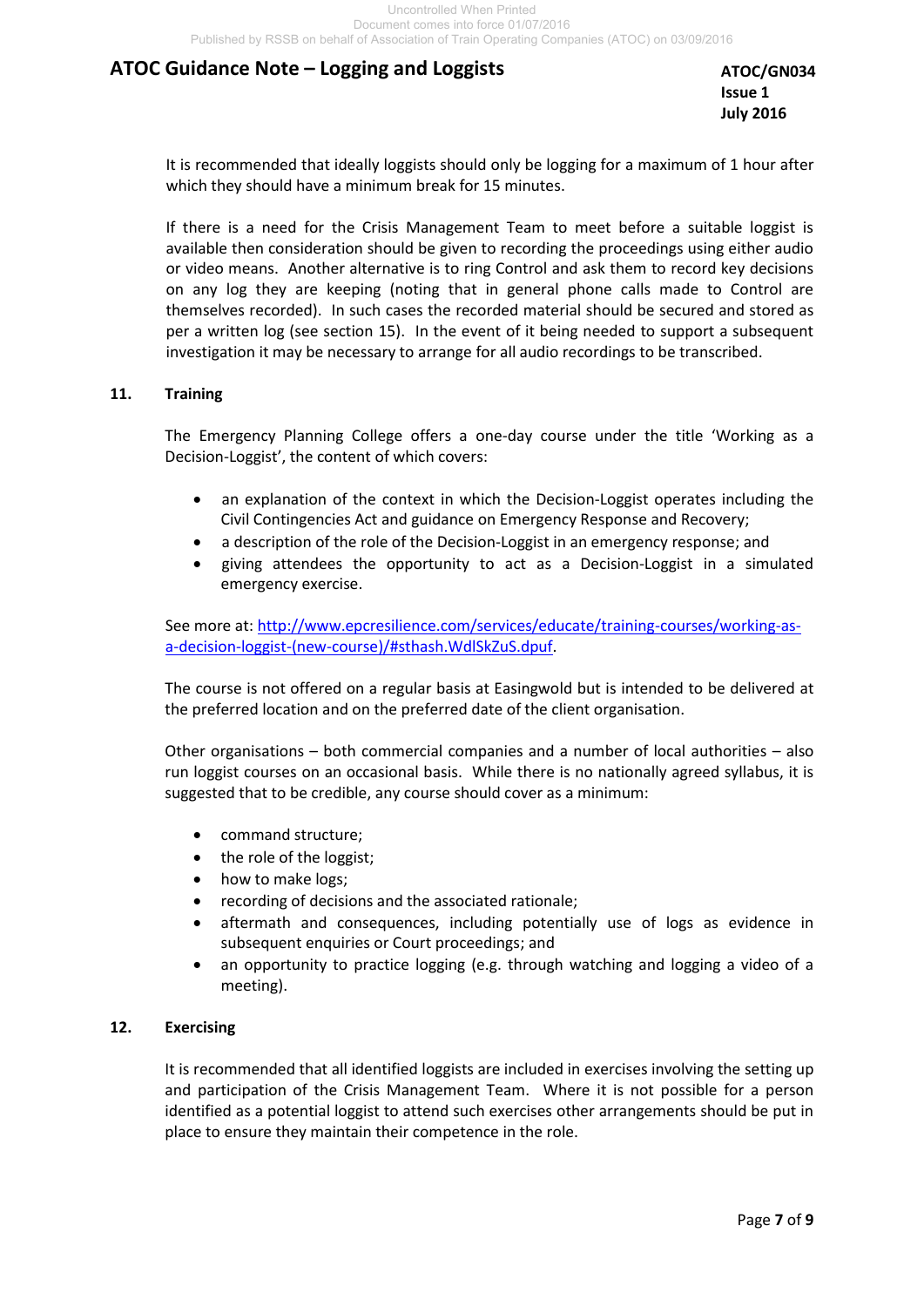#### **13. Documentation**

 It is recommended that either a log book or supply of log sheets should be kept available at a suitable location either in or close to the room where it is expected that the Crisis Management Team will meet. Its location should be made known to those likely to be members of this Team and also those within the organisation who have been identified as potential loggists. It should also be documented within the company emergency plan.

#### **14. Content of log**

 A log (or separate logs) of both events and decisions should be initiated as soon as practicable once a tactical or strategic command team has been established. It should be maintained until such time as the incident is concluded or responsibility passes to others.

#### **14.1 Generic format and content**

The log should comply with the following:

- be CIA (Clear Intelligible Accurate);
- be written in black ink/ballpoint pen;
- be in chronological order, with the time and date of each entry recorded (using the 24-hour clock);
- have entries numbered consistently and methodically;
- record facts, not assumptions/personal comments/opinions;
- record non-verbal communication (e.g. nodding or shaking of heads to indicate agreement or objection);
- be complete, continuous and contemporaneous (i.e. entries should be made at the time the information is received or at the earliest opportunity afterwards);
- include accurate timings of when information is received or sent;
- if notes, maps, etc. are utilised these must be noted within the log and as otherwise directed by the accountable person;
- relevant faxes, emails, phone calls, etc. should be similarly recorded;
- not include shorthand or abbreviations unless these are recognised terms (either generally or within the rail industry);
- show clearly the correction of any errors or omissions when an alteration is necessary, a single line must be drawn through the error, correction entered and the alteration initialled;
- no entry may be erased or obliterated;
- there must be no overwriting or double entries;
- there must be no blank pages or spaces;
- no pages may be removed or inserted;
- must contain a signature immediately at the end of each session so that no additions can be made at a later date;
- each individual page should be numbered separately and consecutively and be signed-off as an accurate record by the loggist and chair of the meeting along with the date/time;
- all changes of loggist should be clearly indicated by means of ruling off between the last entry made by the previous loggist and the first made by the next and with the names and signatures of both recorded on the log, along with the date/time.